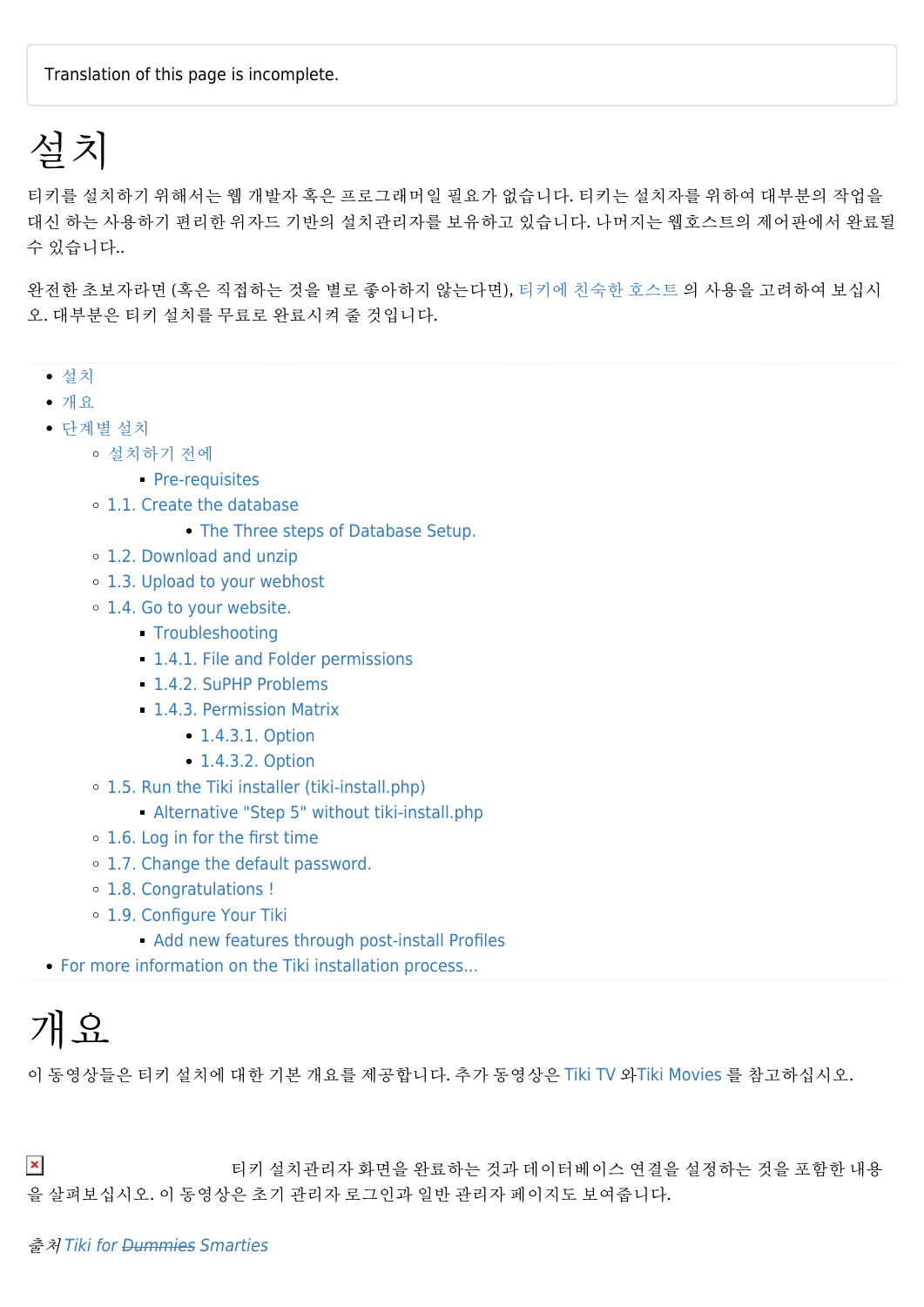$\pmb{\times}$ 티키 설치관리자 화면을 완료하는 것과 데이터베이스 연결을 설정하는 것을 포함한 내용 을 살펴보십시오. 이 동영상은 초기 관리자 로그인과 일반 관리자 페이지도 보여줍니다.

출처 [Tiki for Dummies Smarties](http://twbasics.tikiforsmarties.com)

#### 티키3 의 기초 개요: 설치와 프로파일

새 설치관리자와 [프로파일](https://doc.tiki.org/Profiles) 의 신규 세트의 응용프그램들이 [티키3](https://doc.tiki.org/Tiki3) 에서 새롭게 등장합니다, 그리고 다음의 12분간의 스 크린캐스트에서 간략하게 보실 수 있습니다:

# 단계별 설치

## 설치하기 전에

티키를 설치하기 전에, [요구사항과 설치 정보](https://doc.tiki.org/krav) 를 읽어 보십시오. 적절한 계획은 걱정이 없는 설치를 보장합니다. 티키 의 웹호스트가 필요하시다면, [티키 친화적 호스트](http://tiki.org/Tiki%20Friendly%20Hosts) 의 목록을 살펴보십시오.

These instructions are intentionally generic, and should apply to most shared host installations. See [Installation](https://doc.tiki.org/Installation-Guides) [Guides](https://doc.tiki.org/Installation-Guides) for instructions for specific combination of operating system and web servers.

### Pre-requisites

This guide assumes you have:

- FTP or SSH (shell) access to a webserver (such as Apache) with PHP5
	- Typically, you upload the files via a FTP client such as [WinSCP](http://winscp.net/) or [FileZilla.](http://filezilla-project.org/)
- access to a MySQL database (should be provided by your webhost)

### 1.1. Create the database

Tiki requires a MySQL databse.

Many hosts offer a point & click interface to create databases and database users. For example, if your web host has [cPanel](http://www.cpanel.net) you probably can see [phpMyAdmin](http://www.phpmyadmin.net/h) in the main menu or a the section labeled **Databases**.

| I                                                                                    | <b>Databases</b>                            |  |
|--------------------------------------------------------------------------------------|---------------------------------------------|--|
| $\overline{\phantom{a}}$<br>Mu<br>MySQL®<br>MySQL®<br>Database<br>atabases<br>Wizard | ohö<br>Mul<br>Remote<br>MySQL<br>phpMyAdmin |  |

The MySQL and phpMyAdmin applications in cPanel 11.

Creating a database (and a database user) is a very simple operation. Essentially you will create a blank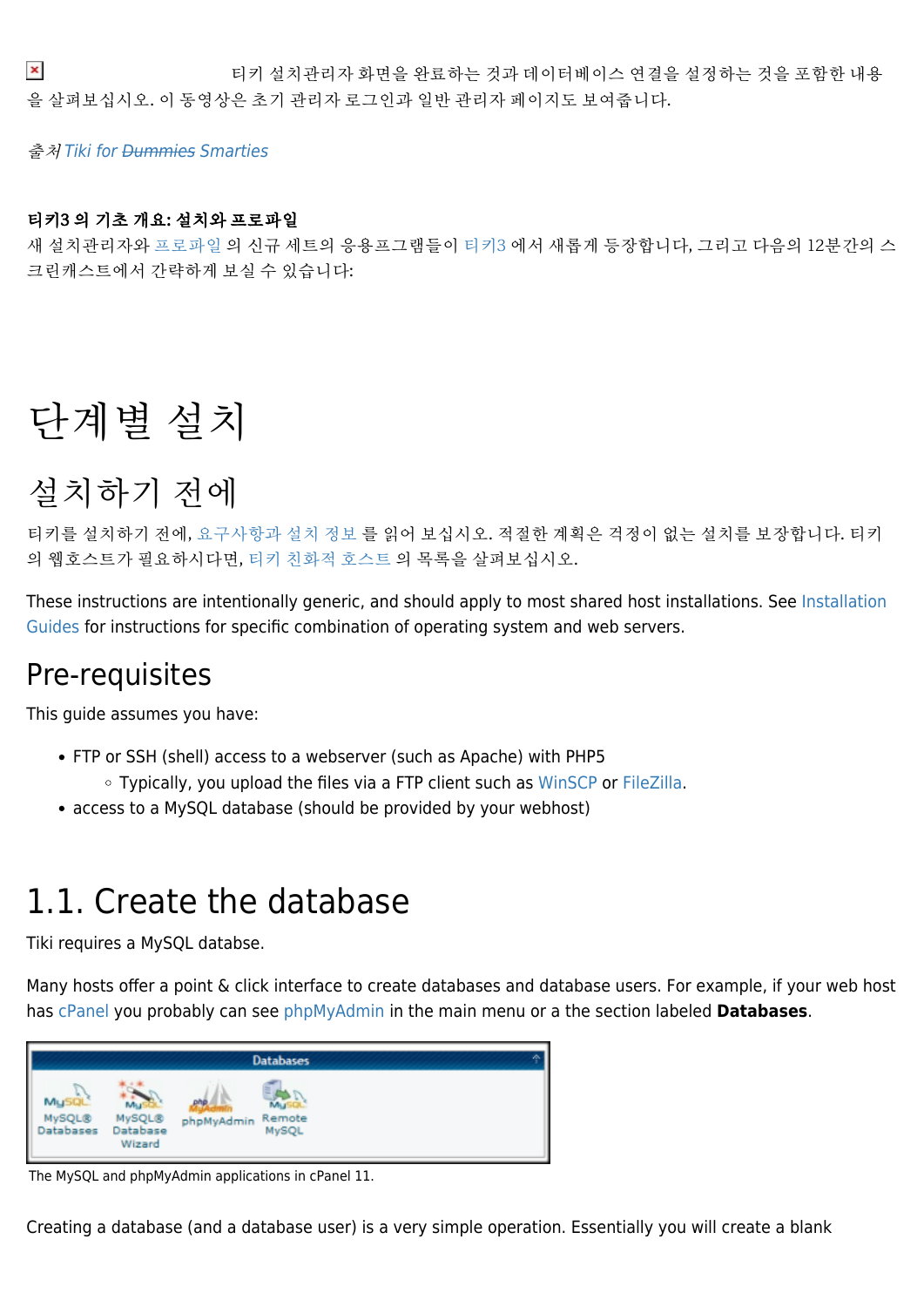(empty) database that the Tiki installer will later populate with the correct tables and data.

### The Three steps of Database Setup.

- 1. Create a database.
	- $\circ$  You can name the database anything you want, but don't get fancy with the name  $-$  you can use **tiki**. Depending on your web host, your full database in phpMyAdmin may be listed as accountname\_tiki.

**Note**: By default, Tiki uses **UTF-8** for your database encoding. We strongly encourage you to select "utf8" in the "**collation**" drop-down box in phpmyadmin (or similar), in the field shown in the following image:



If you select a different encoding method, you may need to manually update your **../db/local.php** file.

- **Tip**: If you plan on having multiple Tiki installations, don't use **tiki** as the database name.
- Be sure to record the database name, you will need it later.
- 2. Create a database **user** (with password).
	- Again, don't get fancy with the database username. In fact, you can use the same name that you selected for the database (in step 1).
	- <sup>o</sup> Select a **strong** password. You can easily recover your database username and password if necessary (by reviewing the  $\frac{1}{100}$  ... /db/local.php file in your Tiki directory.
	- Be sure to record the username and password. You will need it later.
- 3. Assign **all** database permissions to the database user that you created (in step 2).

Congratulations. You now have a database that is ready to use, as well a a database user (and password) with the necessary permissions.

## 1.2. Download and unzip

[Download](https://doc.tiki.org/Download) the current version of Tiki to your local computer from [http://tiki.org/download.](http://tiki.org/download)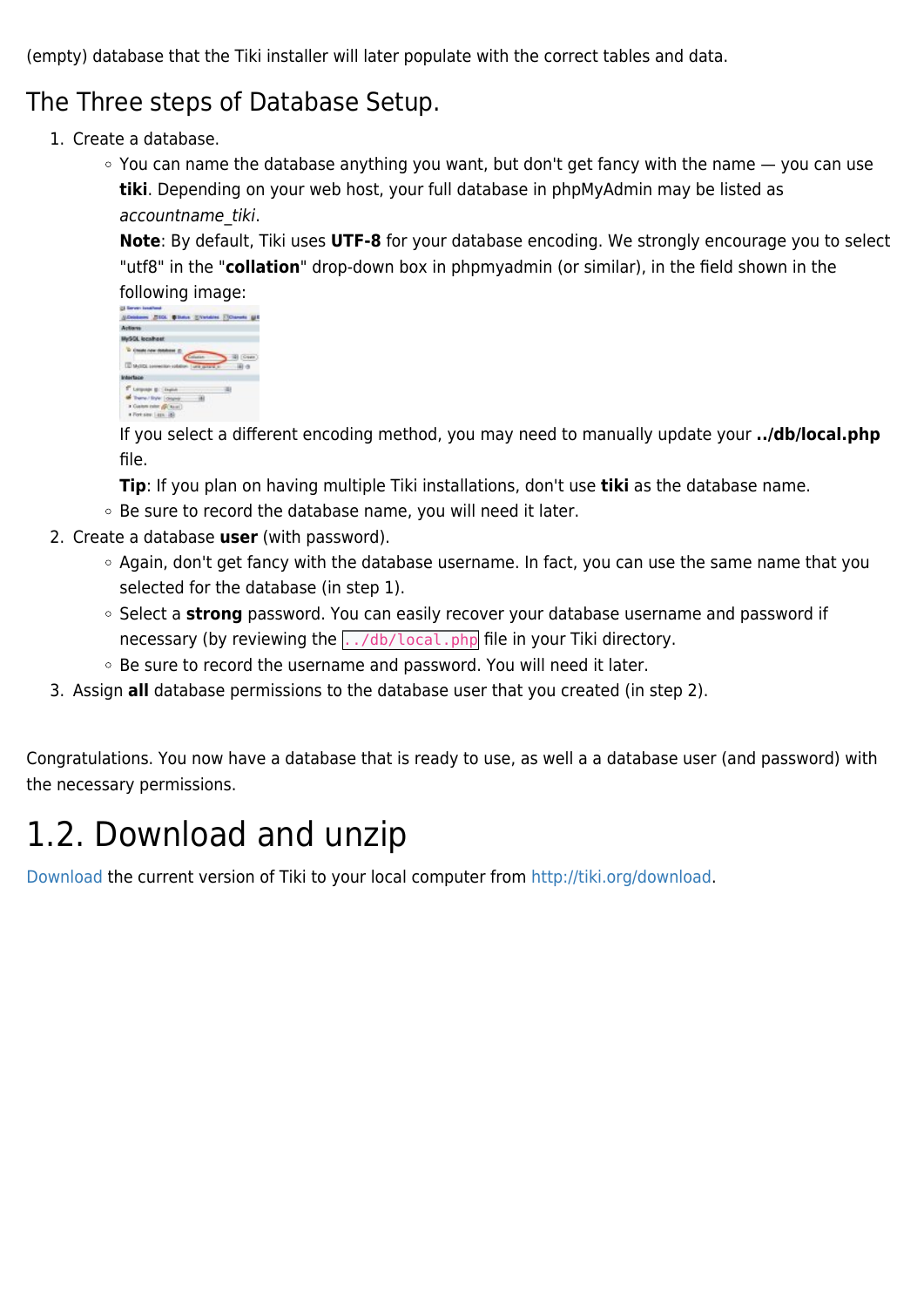

Download button on tiki.org [From Tiki for Dummies Smarties](http://twbasics.tikiforsmarties.com)

The full Tiki archive file download is +20MB and is available in a variety of formats.

After downloading the Tiki archive file, decompress (unzip) the file to your local PC.

## 1.3. Upload to your webhost

Use FTP (or SCP, SFTP, Rsync, SSH, etc) to connect to your webhost.

Once connected, find your web directory. It is often called www or public html. **Note**: This directory name may vary, depending on your webhost.

Upload all the Tiki files from your PC to you webhost.

- If you upload the Tiki files to the root of your web directory, Tiki will be accessible directly from the URL: **http://www.yourdomain.com**
- If you have installed (or plan to install) other applications on your webhost, you may consider putting Tiki in its own subdirectory (for example: **http://www.yourdomain.com/tiki/**). Keep in mind that this might mean that you will have to manually edit the file .htaccess to activate the Tiki subdirectory (for example this "RewriteRule ^(.+)\$ /tiki-index.php?page=\$1 [QSA,L]" might need to become this "RewriteRule ^(.+)\$ **/tiki**/tiki-index.php?page=\$1 [QSA,L]")

Time for more coffee?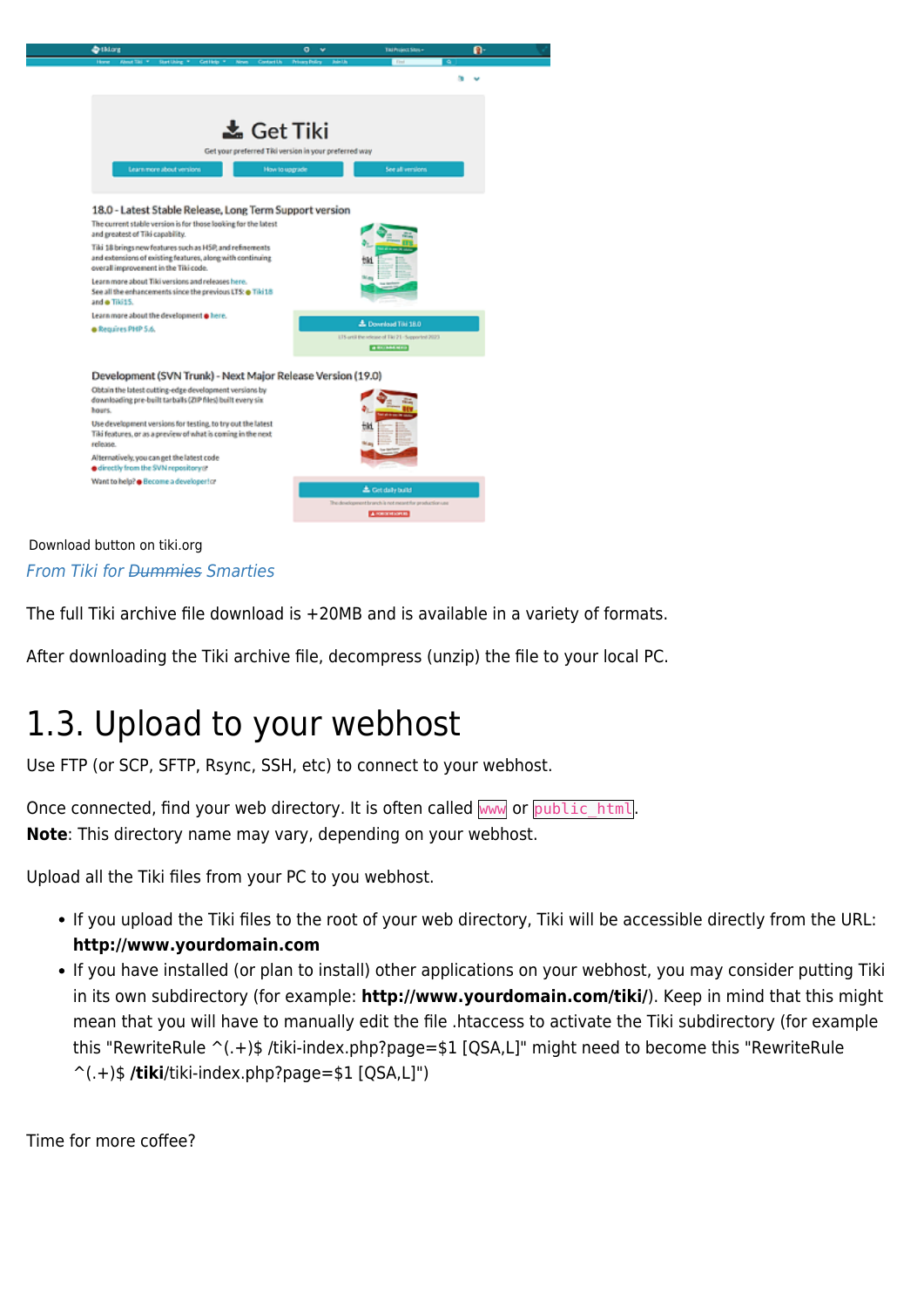## 1.4. Go to your website.

Open your web browser and access the web directory in which you copied the Tiki files (for example: **http://www.yourdomain.com/tiki/** or simply **http://www.yourdomain.com** if you copied Tiki to the root of your web directory.

The Tiki Installer Welcome screen appears.  $\pmb{\times}$ From [Tiki for Dummies Smarties](http://twbasics.tikiforsmarties.com)

The Tiki Installer Welcome screen appears.  $\pmb{\times}$ From [Tiki for Dummies Smarties](http://twbasics.tikiforsmarties.com)

The Tiki Installer Welcome screen appears.



From [Tiki for Dummies Smarties](http://twbasics.tikiforsmarties.com)

The Tiki Installer Welcome screen appears.

| wiki<br>cms<br>groupware                                                                                                                                                                                                                                                                                                     | Tiki installer 5.0                                                                                                                                                                                                                                                                                                                                                                                                                                                        |
|------------------------------------------------------------------------------------------------------------------------------------------------------------------------------------------------------------------------------------------------------------------------------------------------------------------------------|---------------------------------------------------------------------------------------------------------------------------------------------------------------------------------------------------------------------------------------------------------------------------------------------------------------------------------------------------------------------------------------------------------------------------------------------------------------------------|
| <b>Installation</b><br>1. Welcome<br>2. Read the License<br>3. Review the System<br>Requirements<br>4. Database Connection<br>5. Install<br>6. Review the Installation<br>7. Configure the General<br>Settings<br>8. Enter Your Tiki<br>Help<br><b>TRAVIU Project Web Site</b><br><b>Dig Documentation</b><br>Support Forums | Welcome<br>Welcome to the Tiki installation and upgrade script. Use this script to install a new Tiki database or upgrade your existing database to release<br>6.0 bets2<br>. For the latest information about this release, please read the Release Notes.<br>. For complete documentation, please visit http://doc.tikiwiki.org.<br>. For more information about Tiki, please visit http://tikiwiki.org.<br>$\bullet$<br>Select your language: English (en)<br>Continue |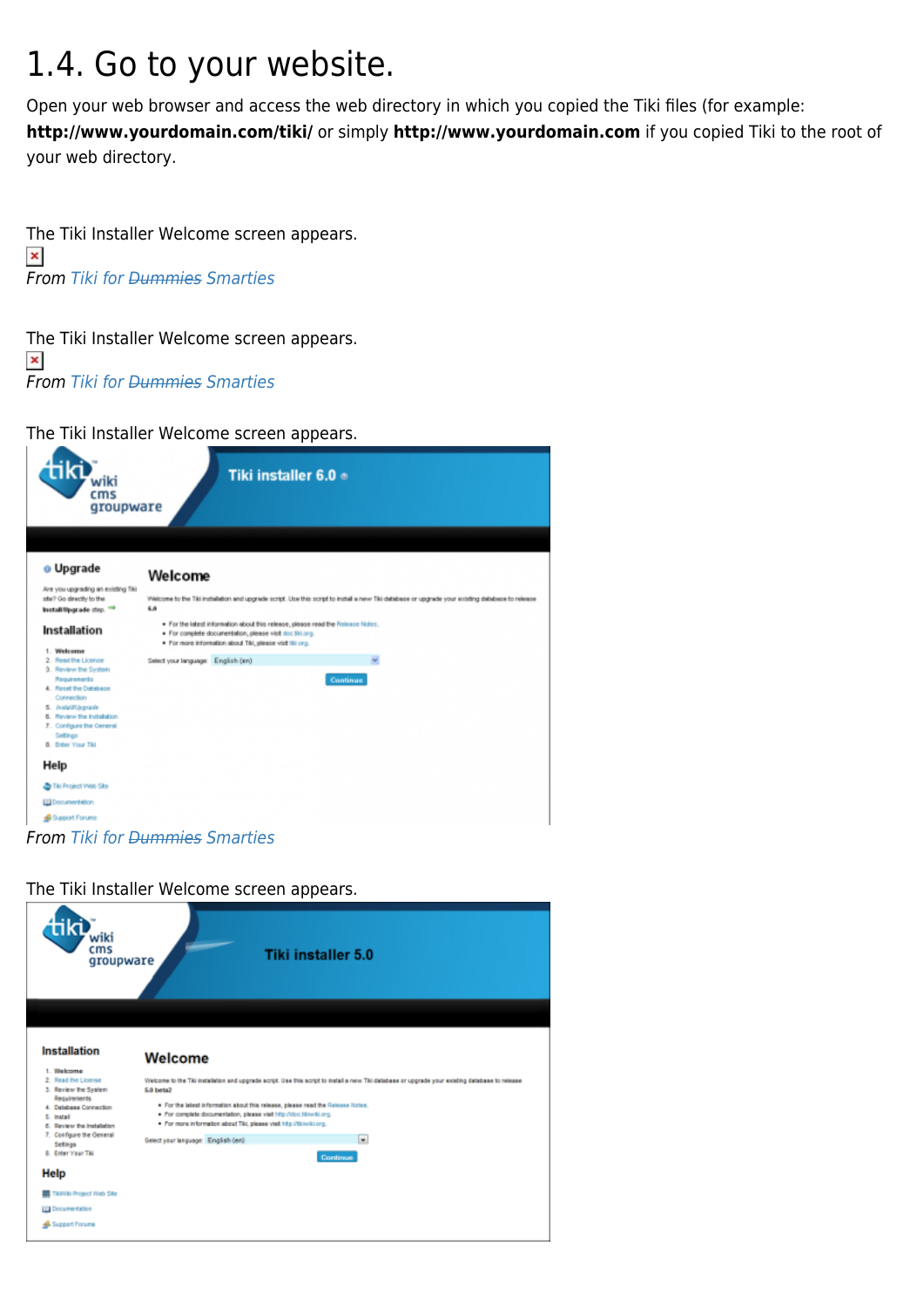#### **From Tiki for <del>Dummies</del> Smarties**

The Tiki Installer Welcome screen appears.

|                                                                                                                                                                                                                                                                                                                                                  | <b>nn-Fiki</b><br>Tiki installer 4.0 beta1                                                                                                                                                                                                                                                                                                                                                                                                                        |
|--------------------------------------------------------------------------------------------------------------------------------------------------------------------------------------------------------------------------------------------------------------------------------------------------------------------------------------------------|-------------------------------------------------------------------------------------------------------------------------------------------------------------------------------------------------------------------------------------------------------------------------------------------------------------------------------------------------------------------------------------------------------------------------------------------------------------------|
| <b>Installation</b><br>1. Welcome<br>2. Read the License<br>3. Review the System<br>Requirements<br>4. Database<br>Connection<br>5. Install Profile<br>6. Review the<br><b>Installation</b><br>7. Configure the<br>General Settings<br>B. Enter Your Tiki<br>Help<br>图 TikiWiki Project Web<br>Site<br><b>ED</b> Documentation<br>Support Forums | Welcome<br>Welcome to the Tiki installation and upgrade script. Use this script to install a new Tiki database or upgrade<br>your existing database to release 4.0 betat<br>. For the latest information about this release, please read the Release Notes.<br>. For complete documentation, please visit http://doc.tikiwiki.org.<br>. For more information about Tild, please visit http://tikiwiki.org.<br>Select your language: English (en)<br>٠<br>Continue |
|                                                                                                                                                                                                                                                                                                                                                  | an <sub>an</sub>                                                                                                                                                                                                                                                                                                                                                                                                                                                  |

From [Tiki for Dummies Smarties](http://twbasics.tikiforsmarties.com)

The Tiki Installer Welcome screen appears.

| ala Tiki 3.0<br>Tiki installer v3.1 ●                                                                                                                                                                                                                                                                                                          |                                                                                                                                                                                                                                                                                                                                                                                                                                                        |  |  |  |
|------------------------------------------------------------------------------------------------------------------------------------------------------------------------------------------------------------------------------------------------------------------------------------------------------------------------------------------------|--------------------------------------------------------------------------------------------------------------------------------------------------------------------------------------------------------------------------------------------------------------------------------------------------------------------------------------------------------------------------------------------------------------------------------------------------------|--|--|--|
| Installation<br>1. Welcome<br>2. Read the License<br>3. Review the System<br>Requirements<br>4. Database Connection<br>5. Install Profile<br>6. Review the<br>Installation<br>7. Configure the General<br><b>Settings</b><br>8. Erder Your Tiki<br>Help<br><b>TRANS Project Web</b><br>Site<br><b>Documentation</b><br><b>B</b> Support Forums | Welcome<br>Welcome to the Tiki installation and upgrade script. Use this script to install a new<br>Tiki database or upgrade your existing database to release 3.1<br>. For the labest information about this release, please read the Release Notes.<br>. For complete documentation, please visit http://doc.tikiwiki.org.<br>. For more information about Tiki, please visit http://tikiwiki.org.<br>Select your language: English (en)<br>Continue |  |  |  |
|                                                                                                                                                                                                                                                                                                                                                |                                                                                                                                                                                                                                                                                                                                                                                                                                                        |  |  |  |

From [Tiki for Dummies Smarties](http://twbasics.tikiforsmarties.com)

You should see a message indicating that Tiki could not connect to the database and prompting you to run the Tiki installer (tiki-install.php).



This message is normal and indicates that you are ready to install Tiki.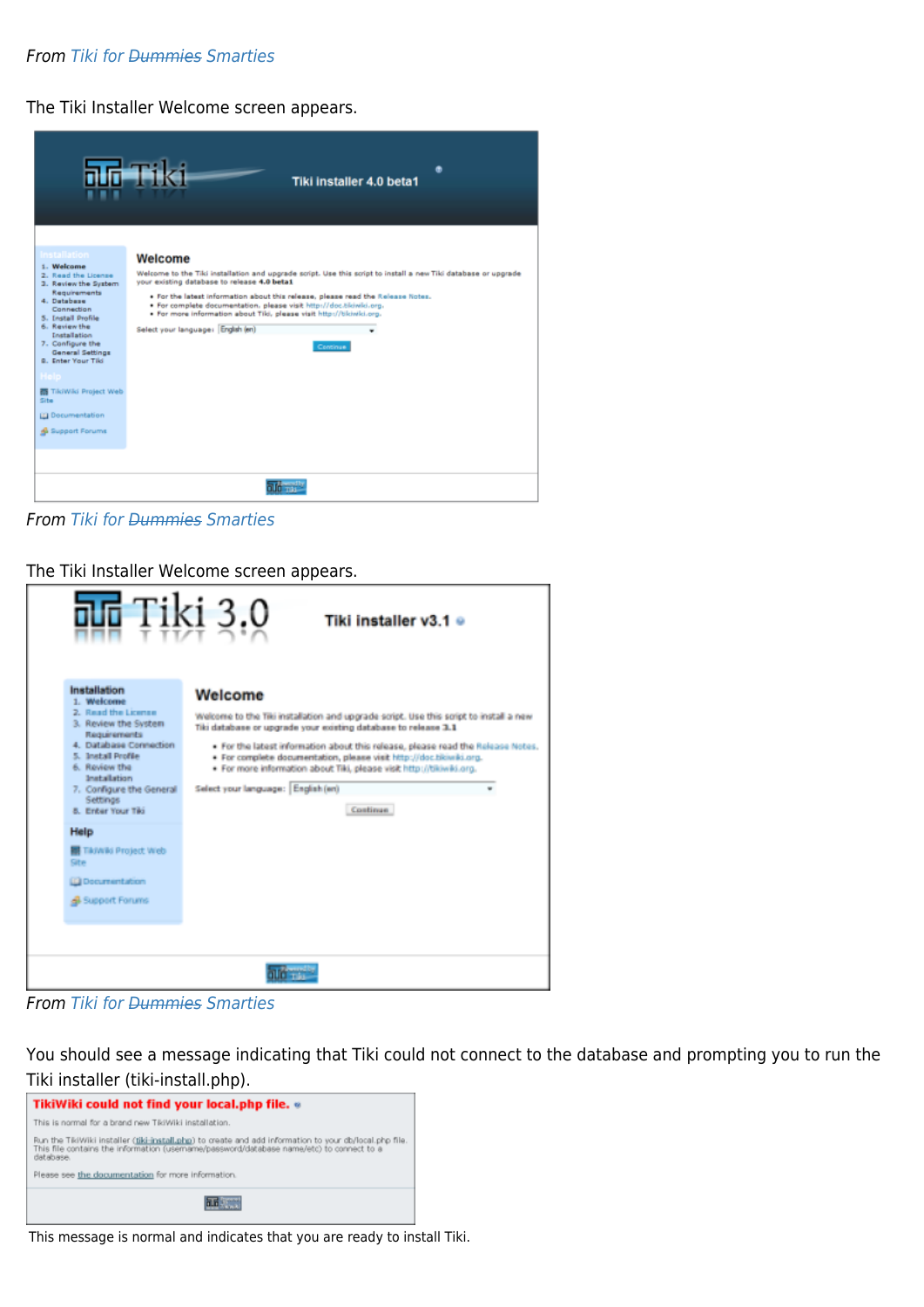The Tiki Installer includes important links to the [ReleaseNotes](https://doc.tiki.org/releasenotes) and [Documentation.](https://doc.tiki.org/Documentation) Be sure to review these documents before installing Tiki.

### Troubleshooting

If your browser returns an error such as **Parse error: syntax error, unexpected T\_STRING**, you may have the incorrect PHP version.

Starting with **Tiki 3.0**, Tiki requires **PHP5**. Review the **\_htaccess** file included in the Tiki archive file for instructions on activating PHP5.

G See the [Installation FAQs](https://doc.tiki.org/Tiki-FAQs) for more help.

## 1.4.1. File and Folder permissions

If your server is unhappy with Tiki file and folder permissions (this is dependent on server configuration), you may get an error message or blank pages. These failed attempts are typically in the error log (ask your web host to know where they are as it's different depending of your setup)

#### **Too few permissions**

If a message appears indicating that specific directories are not writable, you will need to change the permissions on the indicated directories. Tiki will attempt to verify that it can read (and write) to all necessary directories. This error message will include instructions about how to resolve the issue.

#### **Too many permissions**

If you are getting Internal Server Error 500, blank pages or similar, it could be that the permissions on the files are not appropriate for your webhost.

If your permissions are currently at "777", use your FTP client to change the files to "755". If Tiki is installed in a directory, make sure to also change the permission of the folder which contains the tiki files.

If you have shell access, you can run:

```
sh setup.sh
```
and answer any questions. If you don't know what to answer, just click "enter" to keep the defaults.

```
root@yourserver:/var/www/tiki# sh setup.sh
 Tiki setup.sh - your options
  ============================
Composer: If you are installing via a released Tiki package (zip, tar.gz, tar.bz2, 7z), you
can and should skip using Composer. If you are installing and upgrading via SVN, you need to
run Composer after 'svn checkout' and 'svn upgrade'. More info at
https://dev.tiki.org/Composer
 c run composer and exit (recommended to be done first)
For all Tiki instances (via SVN or via a released package):
```
f fix file & directory permissions (classic default) o open file and directory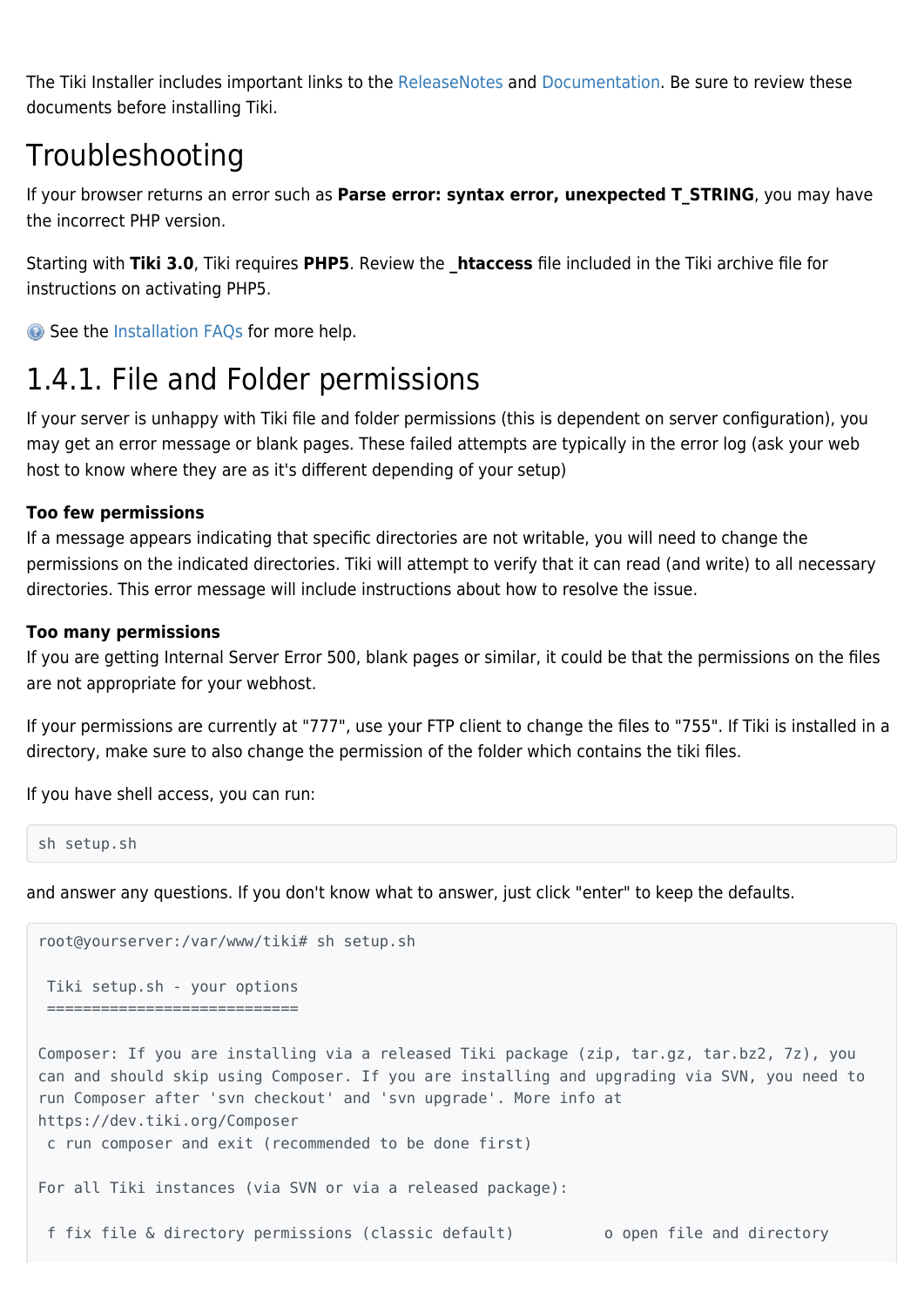```
permissions (classic option)
 S clear screen
 predefined Tiki Permission Check models:
  ----------------------------------------
 1 paranoia
2 paranoia-suphp w suphp workaround
 3 sbox W sbox workaround
 4 mixed
 5 worry 6 moreworry
7 pain 8 morepain
9 risky a insane
q quit x exit
There are some other commands recommended for advanced users only.
More documentation about this: https://doc.tiki.org/Permission+Check
Your choice [f]?
```
The option preselected in "Our choice" will initially be "c", to run "composer" script and get the required php dependencies for you. and in a second step, it will suggest "f", to fix file and directory permissions (classic default option). You can choose at any time the letter that best suits your needs, among the options offered.

If "sh setup.sh" doesn't work for you, you may try, in your ./tiki/ directory

```
chmod -R 777 ./db ./dump ./img/wiki ./img/wiki_up ./img/trackers ./modules/cache ./temp
./temp/cache ./temp/templates_c ./templates ./styles ./whelp/
```
Another way is to set permissions for all directories and then set permissions for all files. For example, to set the permissions for all directories to **777** and the permissions for all files to **644**, use the following separate commands through shell access:

```
find [YOURDIR] -type d -exec chmod 777 {} \;
find [YOURDIR] -type f -exec chmod 644 {} \;
```
After correcting any directory or file permission problems, visit **tiki-install.php** to continue.

### 1.4.2. SuPHP Problems

Systems with SuPHP need permissions 755 at maximum. Group **must not** be allowed to write. This includes the complete path in the filesystem, not only document root of the webserver. Wrong permissions may lead to **500 Internal Server Error** here. On the other hand less permissions (namely 750 without x/execute/subdir entry for webserver) may lead to **403 Forbidden Error**.

### 1.4.3. Permission Matrix

Several usecases and minimum to maximum permissions you may try if something doesn't work properly. Permissions refer to data directly accessed by the webserver (files included by Tiki itself may and should have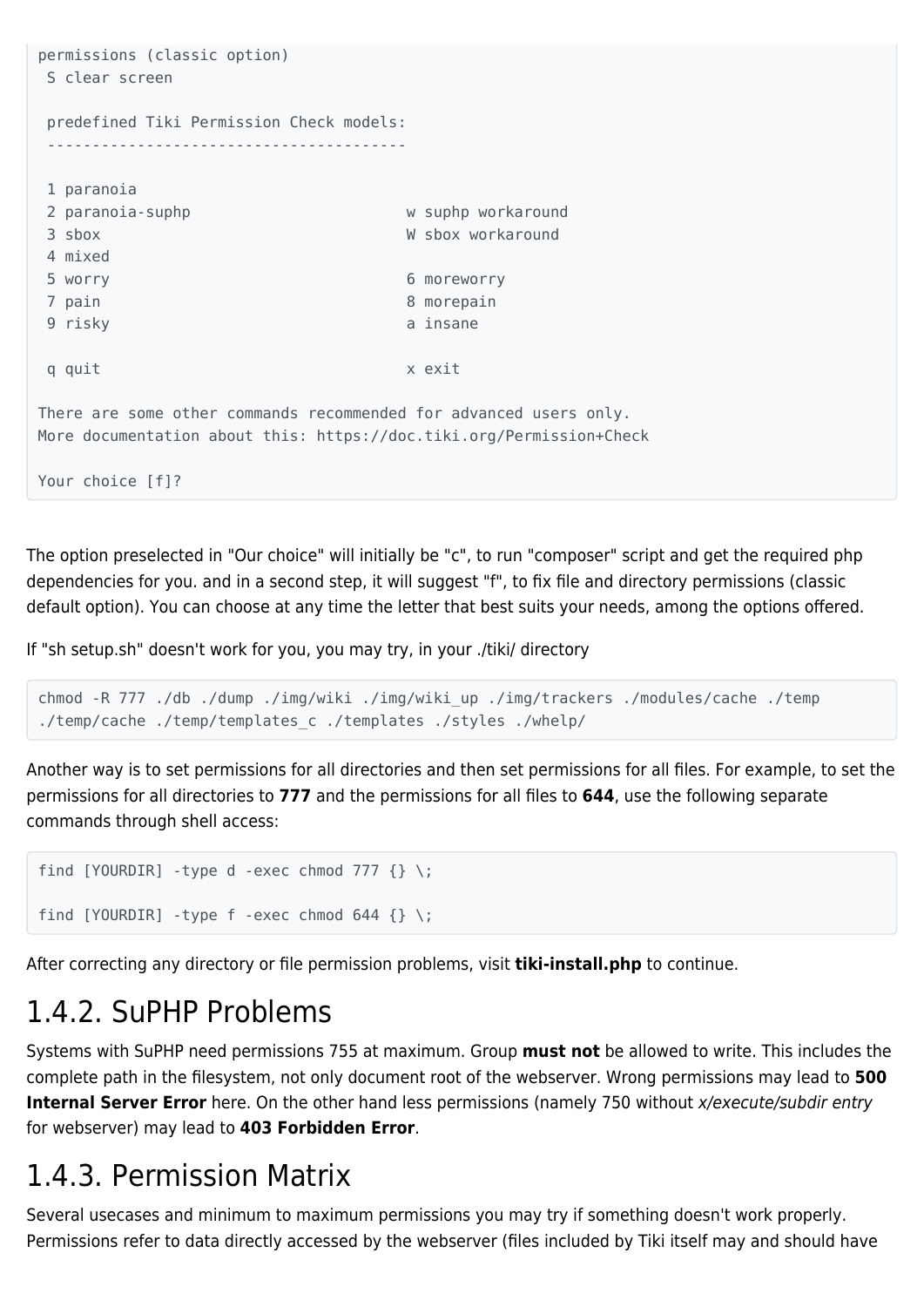less permissions):

| Ownership           | no SuPHP                | with SuPHP              |
|---------------------|-------------------------|-------------------------|
| username:groupname  | files / subdirectories  | files / subdirectories  |
| webserver:webserver | $600 - 666 / 700 - 777$ |                         |
| user:user           | $604 - 666 / 705 - 777$ | $600 - 644 / 701 - 755$ |
| user:webserver      | 660 - 666 / 770 - 777   |                         |
| webserver:user      | 660 - 666 / 770 - 777   |                         |

### 1.4.3.1. Option

#### **For your consideration**

```
find . -type d -exec chmod 755 \{\}\ \setminus\;; chmod 755 .; find . -type f -exec chmod 755 \{\}\ \setminus\;;
chmod 751 db/local.php
```
### 1.4.3.2. Option

The following commands might be useful. In particular, it might help you use an IDE (PhpStorm), etc:

**For your consideration** \$ export PathToTiki="/var/www/tiki" \$ export WebServerOwner="www-data" \$ sudo usermod -aG \${WebServerOwner} \$(whoami) \$ sudo chown -R \${WebServerOwner}: \${PathToTiki} \$ sudo chmod -R g+rw \${PathToTiki}

In English, the above code adds you to the web-server group; forces the tiki tree to be owned by the web-server user and group; and then makes sure the tiki tree is readable and writable by the web-server group (you). Suggestions welcome!

# 1.5. Run the Tiki installer (tiki-install.php)

Open a web browser to: **http://www.yourdomain.com/tiki-install.php** (or **http://www.yourdomain.com/tiki/tiki-install.php** if you installed Tiki in a subdirectory).

The first page of the Tiki Installer appears. This installer will allow you to:

- Pick a language
- Test your server settings
	- $\circ$  If the installer detects that some of your server settings are inadequate, it will suggest changes to comply to the [krav](https://doc.tiki.org/krav).
- Enter your database name, username, and password.

This is the information from the database that you created earlier. You *did* remember to write it down, right?

- Create/update the database
- Set some preferences, such as admin email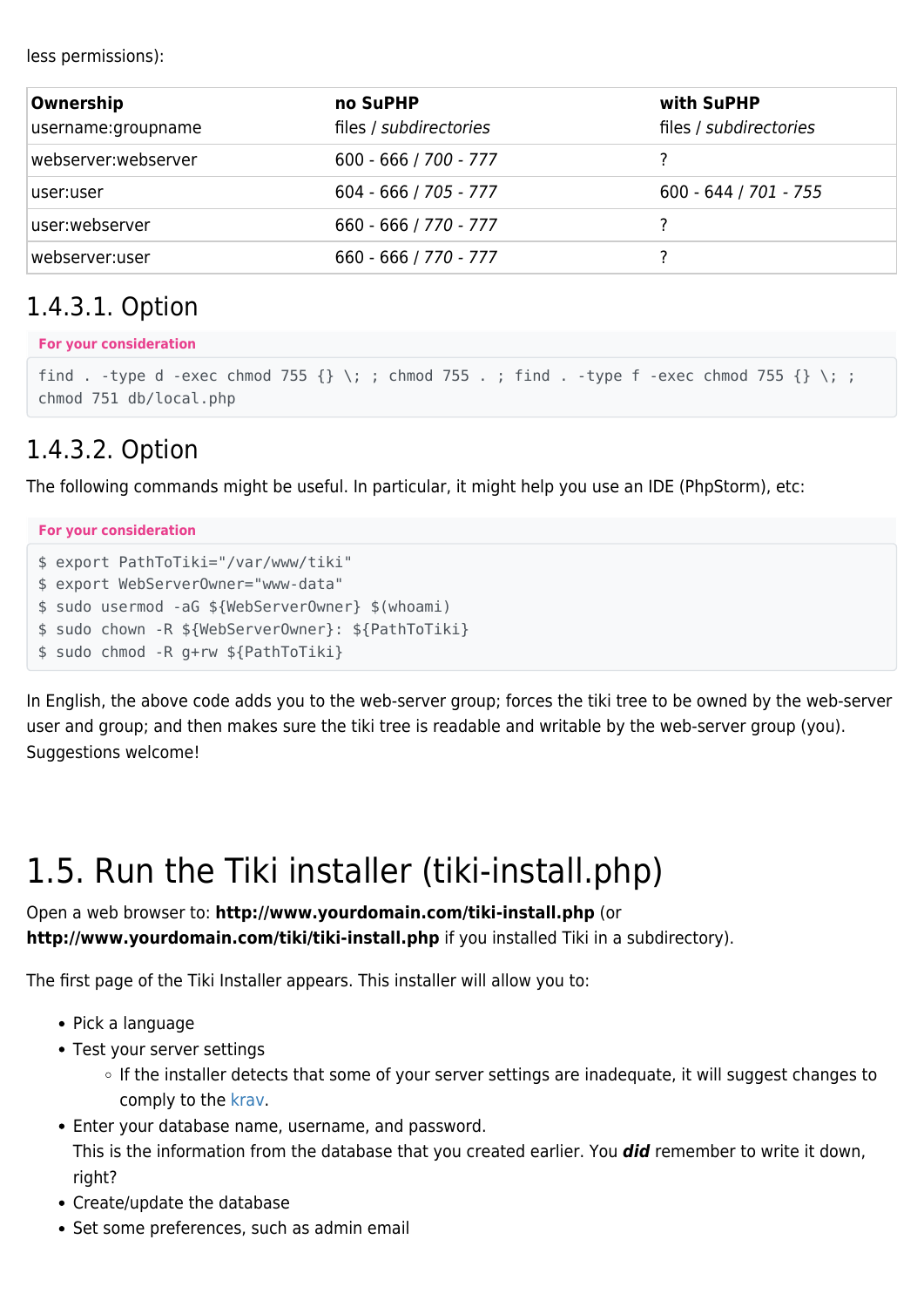- Disable the install script
- and more

Complete each page of the Tiki Installer.

## Alternative "Step 5" without tiki-install.php

If you are unable to complete the Tiki Installer, continue with a [Manual Installation](https://doc.tiki.org/Manual-Installation).

# 1.6. Log in for the first time

Log in using the login box in the right-hand column.

- 1. Enter those informations :
	- 1. **user:** Enter admin
	- 2. **pass:** Enter admin
- 2. Click **login**.

# 1.7. Change the default password.

Use a strong password. You may want to logout right away, and login again, letting your password manager record your password.

# 1.8. Congratulations !

It is recommended to create a new user and give him admin privileges instead of regularly using the admin account. You can now explore the interface but you should check the extra steps before to get you started.

# 1.9. Configure Your Tiki

Please visit [Initial Configuration](https://doc.tiki.org/Initial-Configuration) to explain the recommended next steps, or [configuration](https://doc.tiki.org/Configuration) for the table of contents related to configuring Tiki.

## Add new features through post-install Profiles

Starting in [Tiki3](https://doc.tiki.org/Tiki3), you can enable several settings/permissions/content in sets altogether in a single go, in order to provide a common feature to your tiki site (make it multilingual, add freetags, configure it as a Collaborative environment, ...). And all that with a just few clicks through the [Profile Manager](https://doc.tiki.org/Profile%20Manager) from "**Admin > Profiles**".

Read more about it at [Profiles](https://doc.tiki.org/Profiles).

# For more information on the Tiki installation process...

**Related pages:**